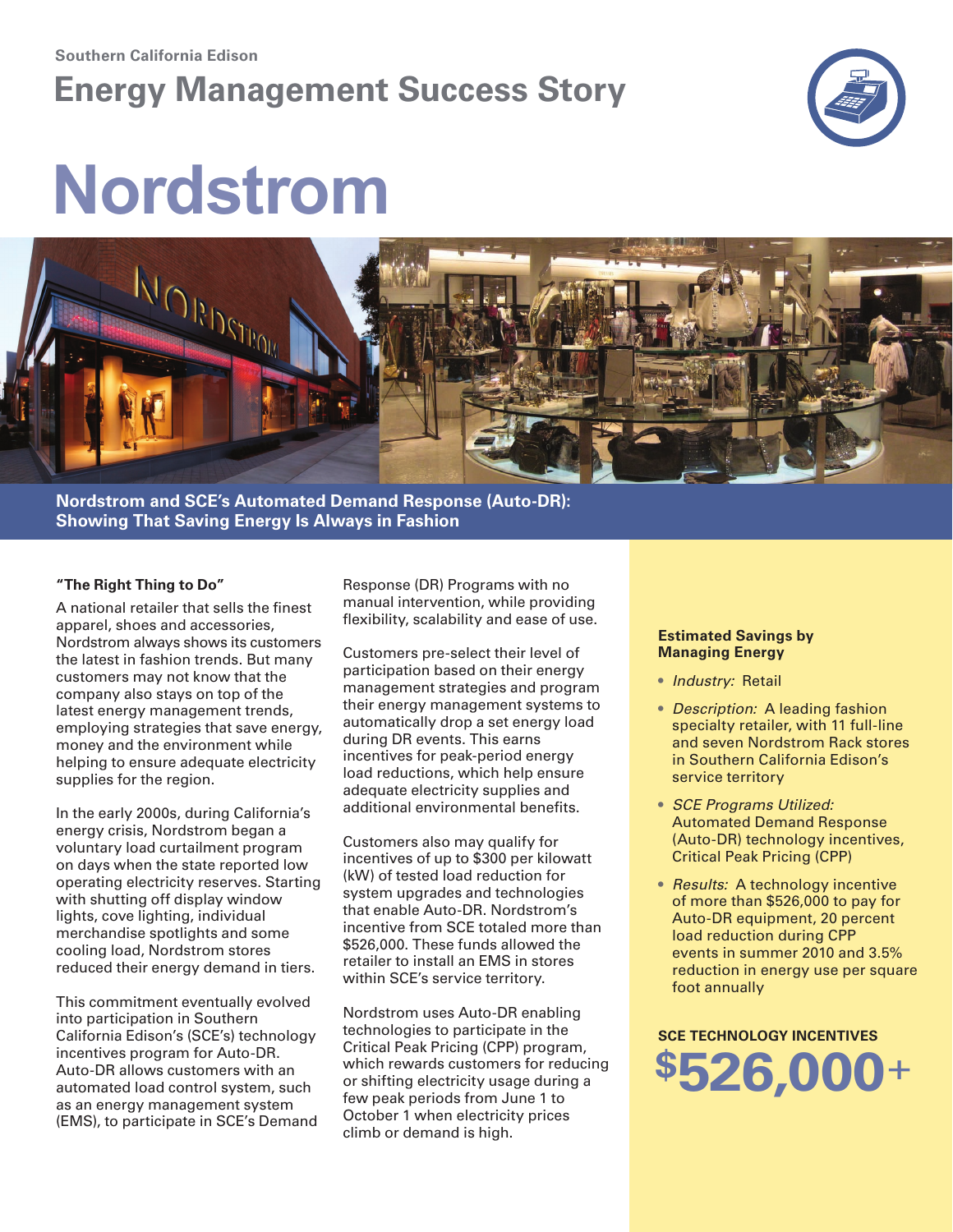## **Energy Management Success Story**

**Nordstrom and SCE's Automated Demand Response Program: Showing That Saving Energy Is Always in Fashion**

"The primary driver behind this project was social responsibility," says Nordstrom National Facilities Director Bill McQueen. "We want to do our part during those critical peak times just like we did voluntarily. This local community effort does save a few kilowatt-hours and helps offset rolling blackouts. It's the right thing to do."

He adds, "Demand Response is really about making sure we don't have to build more power plants or tap into the higher-emitting coal plants. We know that in California, where we have customers and do business, it makes sense to use less energy on those critical peak days" to help avoid rolling blackouts and ensure customers have power at their workplaces and homes.

#### **Auto-DR: 20 Percent load Reduction**

With Auto-DR, when a DR event (such as CPP) takes place, a central system sends a signal to the EMS units in Nordstrom stores to reduce load in a pre-scheduled manner. Nordstrom retains the ability to override the automated signals and change its load reduction strategies at any time.

McQueen says that before Nordstrom installed the new EMS units to enable Auto-DR, the circuits for some stores affected multiple areas — including some the stores did not want off, such as restrooms. Now, with the EMS units, only selected non-critical lights and equipment are affected during events. Devices can be added and removed from EMS control as needed.

"We can be assured through the automated element that we only turn off what we want," McQueen notes.

During CPP events in summer 2010, Nordstrom stores in SCE's service territory reduced load by 20 percent, which equated to a reduction of over 2 megawatts.

Upon receiving a day-ahead CPP event notification, Nordstrom sends out e-mails to its stores. Then during the event, store employees post door signs and make periodic announcements to keep customers informed about what's happening in the stores. Nordstrom also educates its salespeople about how to answer customer concerns.

"We're not trying to hide from customers that we're curtailing usage," McQueen says. "In essence our customers take part in the event with us. The response has been positive."

#### **Annual Energy Reductions of 3.5 Percent**

For Nordstrom, embracing Auto-DR technology is only part of its ongoing energy management strategy. Through use of new technologies in lighting, heating, cooling and other systems, the company has lowered energy use per square foot by 3.5 percent annually since 2008, a rate it aims to continue meeting each year, reports McQueen.